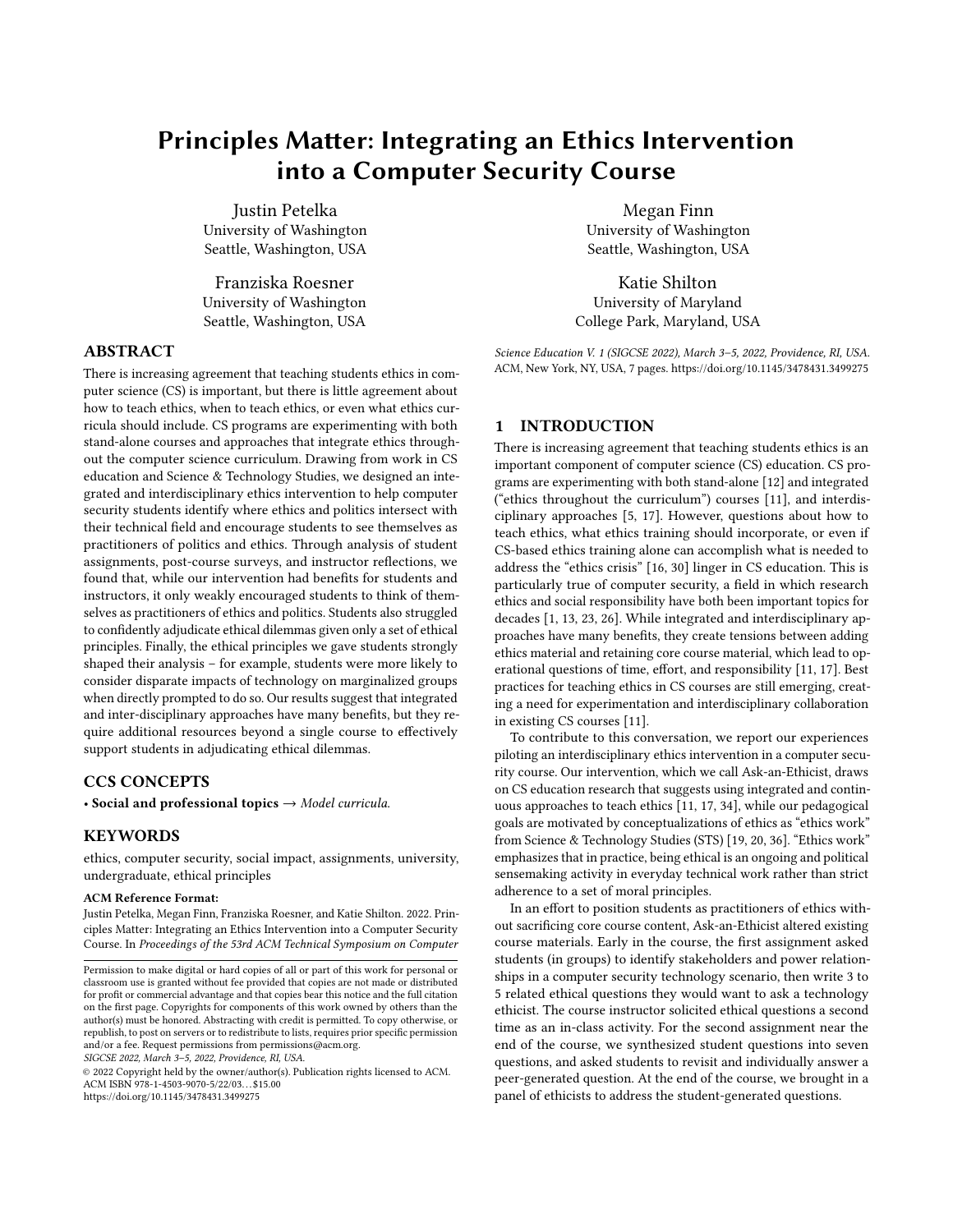Since we believed students may have limited experience in identifying and answering ethical questions in a computer security context, we provided students with one of three sets of ethical principles. Each set of principles present a different relationship to computer security: (1) the Menlo Report [\[1\]](#page-5-0), an adaptation of traditional U.S. research ethics tailored for network and computer security research; (2) the Feminist Manifest-No [\[9\]](#page-6-14), a purposefully political framework tailored for data ethics; and (3) Nussbaum's capabilities framework [\[28\]](#page-6-15), a generalized human rights framework that centers the baseline "capabilities" people need for human flourishing.

To evaluate our intervention, we analyzed student assignments, conducted a post-course survey of student impressions, and gathered feedback from the course instructor. We evaluated this combination of data sources along three different dimensions. First, we offer our reflections on designing an integrated and continuous interdisciplinary ethics intervention. We then evaluate how well we achieved our STS-influenced pedagogical goals. Finally, we examine whether and how the different sets of ethical principles shaped assignment responses

Our results suggest that our lightweight and integrated approach was easy for instructors to implement, did not diminish coverage of core technical topics, and made ethical questions interesting and relevant to students. Our approach has since been integrated into subsequent versions of the same course and into a separate Capstone course. However, students struggled in confidently applying their ethical principles in their assignments, and in post-course survey responses expressed apprehension about their ability to adjudicate ethical dilemmas given only ethical principles. We also found that the ethical principles we assigned strongly shaped which stakeholders students included, particularly whether students considered disparate impacts of technologies on marginalized groups.

Our experiences suggest that, while integrated and interdisciplinary ethics curricula (like ours) have several potential benefits, lightweight integration may require more complex and in-depth training for students to be successful. These findings complicate calls for integrated and interdisciplinary approaches without sufficient foundational scaffolding in moral reasoning and decisionmaking, and point to the importance of providing resources to help students develop broader ethical experience across a program instead of within a single course.

## 2 RELATED WORK

#### 2.1 Teaching ethics in computer science

Our paper builds on and contributes to work at the intersection of ethics and computer science (CS) education. Researchers within the computing education research community have offered a number pedagogical tools for teaching ethics in CS beyond traditional lectures, such as case studies [\[14,](#page-6-16) [18\]](#page-6-17), gamification and role-playing [\[4,](#page-6-18) [7,](#page-6-19) [33\]](#page-6-20) and science and design fiction [\[5\]](#page-6-3). Researchers have also explored methods for embedding ethics into existing technical courses [\[6,](#page-6-21) [11,](#page-6-2) [17,](#page-6-4) [31,](#page-6-22) [34\]](#page-6-10), and analyzed the content of standalone ethics courses [\[12\]](#page-6-1).

While standalone classes that teach ethics outside of the context of learning technology skills are more common [\[22\]](#page-6-23), integrated approaches have several benefits. Addressing ethics alongside core technology skills can challenge beliefs that ethics are separate from the everyday practices of the engineering profession [\[8,](#page-6-24) [12,](#page-6-1) [15,](#page-6-25) [30,](#page-6-6) [34\]](#page-6-10) and habituate students to thinking ethically throughout system design development [\[17\]](#page-6-4). While our work is inspired by embedded ethics pedagogies in CS, total redesign of large classes are both resource [\[11\]](#page-6-2) and labor intensive [\[17\]](#page-6-4). In this way, our work is most similar to Fiesler et al. [\[11\]](#page-6-2), who alter an existing programming class assignments to "bring up ethical concepts and current ethical dilemmas in tech" while balancing the practical resource constraints of an individual class. Borrowing from these best practices, our intervention altered existing course assignments in an effort to balance surfacing ethical considerations in the everyday work of computer security without sacrificing core course materials.

Integrated approaches to teaching ethics can also benefit from interdisciplinary perspectives. Grosz et al. [\[17\]](#page-6-4) developed ethics modules designed by PhD students and postdoctoral fellows in Philosophy and embedded these modules at least once within fourteen different CS classes. While post-survey responses suggested an overwhelmingly positive reception from students, the authors also noted institutional, knowledge, financial, and political barriers to sustainably upscaling these modules into a cohesive program. Raji et al. [\[30\]](#page-6-6) suggest that these political barriers require our attention, aruging that AI ethics syllabi reflect an "exclusionary pedagogy" where ethics are distilled for computational approaches without deeper engagement with humanistic social science (HSS). The displacement of humanistic epistemologies "entails a loss of values, assumptions and methods that are crucial in HSS: hermeneutical, interpretative, qualitative methodologies and a sustained reflection on emancipatory societal goals" [\[30,](#page-6-6) p. 522]. As a result, the authors argue, computer scientists are trained to view problems of ethics through computational lenses without broader engagement of the limitations of CS-based epistemic approaches. Together, these bodies of work suggest that interdisciplinary approaches to teaching ethics is of interest to CS educators, and that best practices are still developing.

## 2.2 Ethics work in Science & Technology Studies

Our pedagogical goals draw on perspectives from Science & Technology Studies (STS) that position ethics as not merely the enactment of an ethical or moral framework, but as "ethics work" that is happening all the time [\[19,](#page-6-11) [20,](#page-6-12) [25,](#page-6-26) [36\]](#page-6-13). "Ethics work" is an everyday practice that may or may not include grappling with codified guidelines. Paradigms such as "ethical work," "being ethical," and "ethigraphy" highlight "how people organize themselves as ethical in the absence of the ontological security that professional ethicists and some philosophers presume" [\[36\]](#page-6-13). These concepts are analytical categories that do not denote whether an activity is "good," but signal that people are grappling with the morality of an activity. In Ziewitz's words, "[W]hat counted as ethical was thus not settled by applying guidelines to cast normative judgements, but by routinely sorting out specific practices as ethical or not."

We drew upon these STS-conceptions of ethics to create two pedagogical goals for our intervention:

• Encourage students to identify themselves a practitioners of politics and ethics [\[20,](#page-6-12) [36\]](#page-6-13)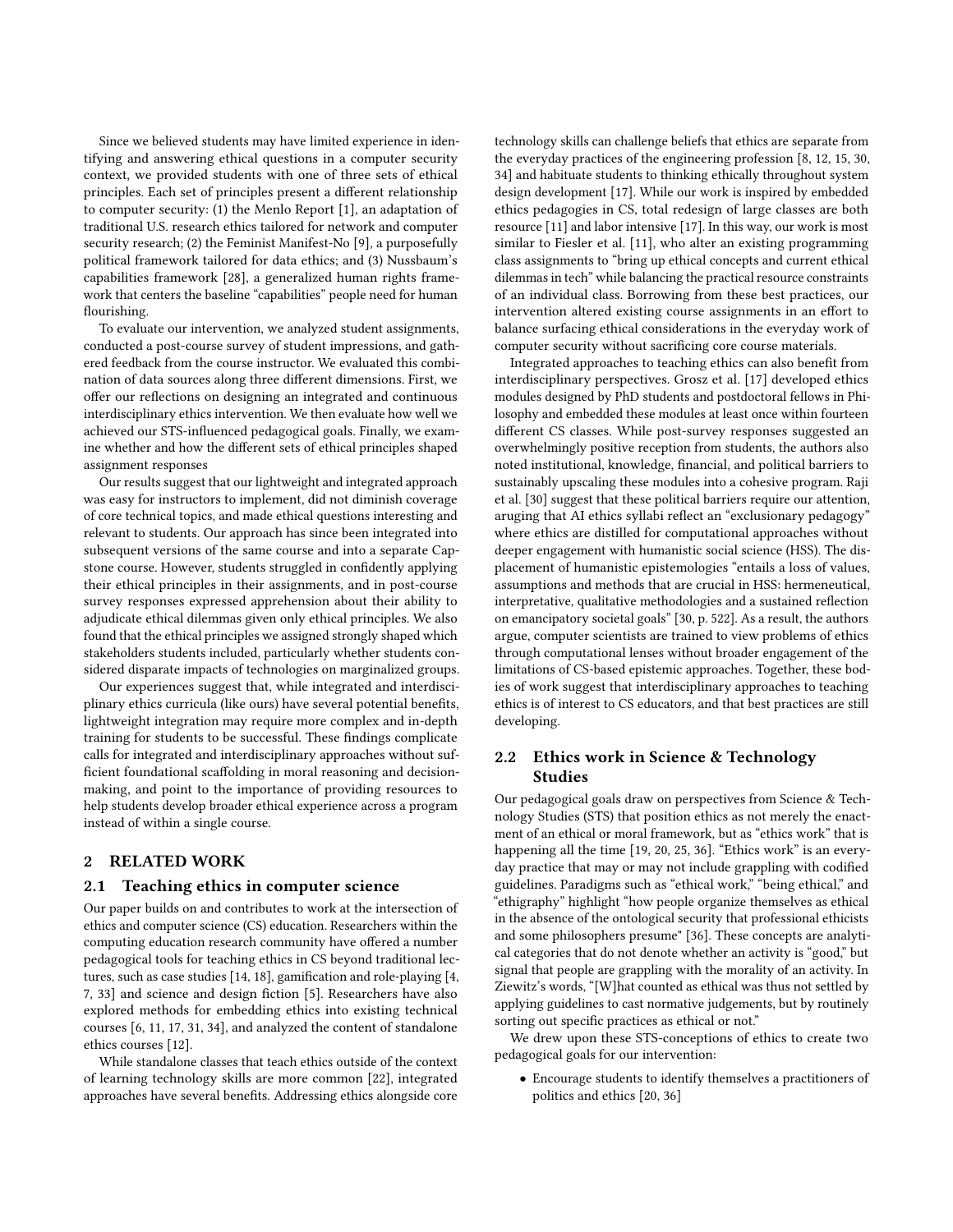• Help students identify when ethics and politics are happening in technical work [\[8,](#page-6-24) [11\]](#page-6-2)

## 3 COURSE OVERVIEW

One co-author was the instructor of a ten-week undergraduate-level computer security course. The course consisted of 138 students that were primarily computer science (CS) majors, taught virtually in the Fall of 2020  $^1$  $^1$ . The class met three times per week for an hour lecture, with one additional section led by the Teaching Assistants. The course's aims were (1) to help students in developing a "security mindset", while maintaining a consistent eye towards the social impacts of technology, and (2) to develop fundamental skills in threat modeling and knowledge of modern attacks and defenses in computer security and privacy. Students were given a number of hands-on exercises in topics including cryptography, web security, software security, threat modeling, smart home security, and authentication. Course assignments consisted of two group and one individual homework assignment (25% of total grade), three group lab assignments (45%), a final project (20%), and a participation requirement that included in-class activities (10%).

#### 4 INTERVENTION DESIGN

This section outlines the structure of our ethics intervention, followed by a description of the ethical guidelines we provided to students.

Three authors, previously unaffiliated with the course but with research and teaching backgrounds in ethics and STS, altered existing course materials with the course instructor. In total, we adapted two of the three course assignments (Assignment 1 and Assignment  $2<sup>2</sup>$  $2<sup>2</sup>$ ), included an in-class activity similar to Assignment 1, and led an ethics panel at the end of the course. The timing of these four activities was spread evenly throughout the course in an effort to create a continuous and in situ intervention [\[34\]](#page-6-10). Because the bulk of our data from students comes from Assignment 1 and 2, we describe these two assignments in detail.

For Assignment 1 at the start of the course, students formed groups and were assigned one of the three sets of ethical principles; the Menlo Report [\[1\]](#page-5-0), the Feminist Manifest-No [\[9\]](#page-6-14), and the Capabilities framework [\[28\]](#page-6-15). We then asked students to (a) provide a summary of a computer security technology of their choice, (b) identify stakeholders and power relationships involved in the technology, and (c) generate 3 to 5 ethical questions related to this scenario that they would want to ask an ethicist. We provided students a one-page summary of each framework using direct quotes from the original documents as much as possible, as well as links to external explanatory resources to avoid significantly adding to the students' reading load.

Students responded to Assignment 1 and the in-class activity with a wide breadth of questions about ethics and technology security. The course instructor distilled over 150 individual questions from students into 9 categories, each with 1-3 specific questions. Then, three of the authors further synthesized this list into seven concrete questions:

- (1) When, if ever, should a government be able to ban a technology or application? For example, under what circumstances should a government be able to mandate that app stores remove a specific application?
- (2) Who should be held responsible for problematic activities that occur on platforms (e.g.,encrypted messaging platforms, social media platforms, Tor)?
- (3) Should university-based research on computer vision techniques that enable "deepfakes" be stopped or paused?
- (4) How should companies be held accountable when security breaches occur or privacy violations come to light?
- (5) Under what circumstances should a government require companies to provide or build in backdoor access to encrypted technologies for law enforcement purposes?
- (6) Should homeowners be allowed to set up cameras that record what happens in a public space visible from their property?
- (7) Should parents have a right to monitor their children's use of technology? Alternatively (or additionally), should employers have a right to monitor their employees' use of technology?

Assignment 2 (near the end of the course) asked students to select and answer one of these seven student-generated questions. The goal of asking students to generate and answer classmates' questions was to position students as arbiters of a relevant and practical ethical dilemma. Presenting ethics in relevant contexts is a common practice in CS courses that teach machine learning techniques [\[31\]](#page-6-22), and can increase success rates and retention in CS courses [\[11,](#page-6-2) [27\]](#page-6-27). We also hoped that placing students in the position of ethical adjudicator would help students see themselves as practitioners of politics and ethics in computer security work.

## 4.1 Ethical Principles

In an effort to support students unfamiliar with identifying and articulating ethical questions, we provided students with a set of ethical principles to ground their responses. We assumed no experience with ethics since CS students at the University of Washington are not required to take an ethics course. Because ethical principles and theories highlight and foreground different dimensions of an ethical problem [\[21,](#page-6-28) [29\]](#page-6-29), we believed assigning different ethical principles would lead to variations in student responses. As such, students were assigned one of three sets of ethical principles (below), each presenting a different relationship to computer security. We asked students to use the same set of ethical principles for both of their assignments to familiarize them with a single set of principles.

Menlo Report (2012). The Menlo Report [\[1\]](#page-5-0) was written by a group of computer and network measurement researchers, lawyers with expertise in computing, computer science research funders, and research ethics experts. The Menlo Report attempts to reformulate U.S. research ethics principles articulated in the Belmont Report (i.e., beneficence, justice, respect for persons) to guide computing research. The authors apply these principles to computing research and add the principle of "respect for law and public interest" to incorporate consideration of potentially illegal activities that are sometimes undertaken in computer security research. Because this framework was developed by computing security researchers, we

<span id="page-2-0"></span> $^{\rm 1}$  While this course is usually taught in person, due to the COVID-19 pandemic, this iteration of the course was taught virtually with lectures and sections meeting over Zoom.

<span id="page-2-1"></span><sup>&</sup>lt;sup>2</sup>We have provided the full contents of both [Assignment 1](https://courses.cs.washington.edu/courses/cse484/20au/assignments/hw1.pdf) and [Assignment 2](https://courses.cs.washington.edu/courses/cse484/20au/assignments/hw3.pdf) here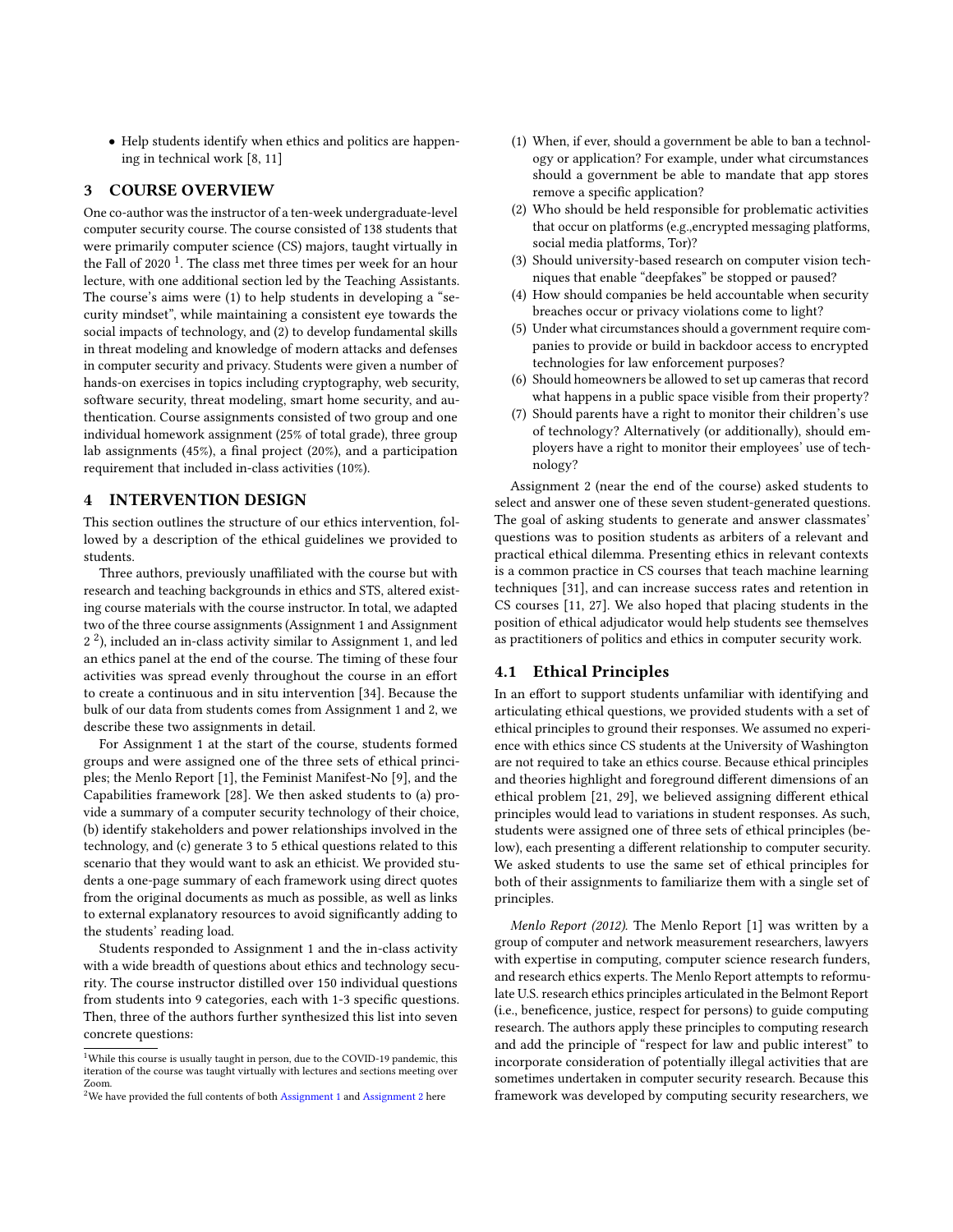believed it to be the most widely available set of principles which was specifically written with security dilemmas in mind.

Capabilities Approach (2011). The Capabilities Approach was originally developed by Amartya Sen to address the ineffectiveness of standard economic measures for analyzing the well-being of a country's citizens. Sen argued that analysts needed to focus on what people are actually able to do to have a flourishing life, which he often describes as "freedom" [\[32\]](#page-6-30). Sen's Capability Approach was formulated by the philosopher Martha Nussbaum into a "Capability Theory", including ten fundamental capabilities that form a baseline for the possibility of living a life of dignity [\[28\]](#page-6-15). Although not frequently used in the domain of computing, the Capabilities Approach has been influential in the space of global development as a way to assess interventions [\[24\]](#page-6-31). We thought that students would be attracted to the clear human rights principles, and hoped that they could connect these to the ways in which sociotechnical systems enable or complicate human flourishing.

Feminist Data Manifest-No (2019). The Feminist Data Manifest-No [\[9\]](#page-6-14) was written by a collective of feminist technoscience scholars during a workshop on feminist data practices. The Manifest-No consists of ten guidelines that are formulated both as negative (we refuse to) and positive (we commit to) normative statements. The Manifest-No authors explain their commitment to multiple feminisms, including Latinx, queer, Indigenous, Black, and trans-, and explicitly relates data gathering and issues to intersectional feminist ideals. While the Manifest-No, with its focus on data and is not a perfect match for a class focused on computer security, it does focus on technology and presents clear connections to histories of inequity. We chose these guidelines because they assume that technologies can never be neutral and ask the reader to consider how technologies actively marginalize different groups of people.

## 5 DATA COLLECTION AND ANALYSIS

Once the course was complete, we asked students for consent to analyze their assignment responses, incentivized by a \$100 Amazon gift card drawing <sup>[3](#page-3-0)</sup>. While we asked students to contribute one group (Assignment 1) and individual assignment (Assignment 2), we only analyzed Assignment 2 to avoid an individual student contributing an assignment on behalf of their group.

In addition to contributing their assignments, we also asked student participants to complete a post-course survey. We adapted the survey from Grosz et al. [\[17\]](#page-6-4), asking students whether each assignment component made ethics relevant and interesting; if each component helped students think clearly about moral issues; and whether the component increased their interest in learning about moral issues. In addition to the four Likert scale questions, we solicited feedback on each component of our intervention (i.e., Assignment 1, Assignment 2, the in-class activity, and the ethics panel) through a free-response textbox. Out of 138 students, 26 (19%) students offered to contribute their Assignment 2 responses for analysis (Assignment Participants), and 20 (15%) students completed the survey (Survey Participants). We do not know why students did not participate - they may not have been reading instructor emails after the course ended or just not wanted to participate. We

suggest that researchers should never assume that students want to participate in research and that this warrants further research.

To analyze student assignments and survey free-text responses, we used an inductive thematic coding process [\[3\]](#page-6-32) to identify themes present in student responses. We divided our coding process into two rounds to sensitize ourselves to differences between and within student assignments. For the first round of coding, three authors looked at all of the responses for one of the three ethical frameworks. During the second round, three authors looked at all of the responses to specific ethics questions. We then used the results from the survey to supplement or contextualize our findings.

## 6 RESULTS

Combining student assignments, survey data, and reflections from the instructor, this section describes the results of the intervention and our reflections. In summary, embedded approaches to teaching ethics in CS have many benefits but require broader support for students to confidently adjudicate ethical dilemmas. Our intervention also did not lead students to see themselves as practitioners of ethics and politics in technical work. Last, we found that the ethical principles that we provided students really mattered: students were more likely to consider impacts to marginalized communities when explicitly prompted to do so.

#### 6.1 Benefits of embedded approaches

Post-course survey responses [Table [1\]](#page-4-0) were generally enthusiastic about our assignments, with over 70% of students strongly agreeing that our assignments were relevant and interesting, helped them think about moral issues, and increased interest in learning about moral issues. We do note that self-selection to participate in the study might have also shaped our survey results. Students appreciated seeing the ethical guidelines twice (once during each assignment). Survey Participant 6 (SP6) suggested that "[l]ooking at the framework a second time helped me remember it and having the guiding question helped me see it in a new context/try to apply it".

The course instructor/co-author found that having the space to formally articulate ethics questions and concerns seemed to benefit students. The instructor was impressed with the breadth of questions students submitted in Assignment 1. Since these questions were generated in the second week of the course, this suggests students were engaged and interested in questions of technology ethics before the class began. Our assignments may have served as an outlet for students to articulate and grapple with social concerns related to technology security. We note that these questions were mostly debates prominent in the news and not specific to computer security work (e.g., botnets or penetration testing). Collecting these questions later in the course when students have been exposed to the material may help surface questions specific to the work of computer security.

The instructor also found the embedded and course-long nature of the intervention to be a good fit since the class already engages themes of social concerns invoked by computer security throughout the course. In addition, adapting existing assignments minimized the time taken away from core course materials. The portability of our assignments allowed them to be integrated into both subsequent versions of the course and a separate Capstone course.

<span id="page-3-0"></span><sup>&</sup>lt;sup>3</sup>This protocol was approved by our institutional IRB.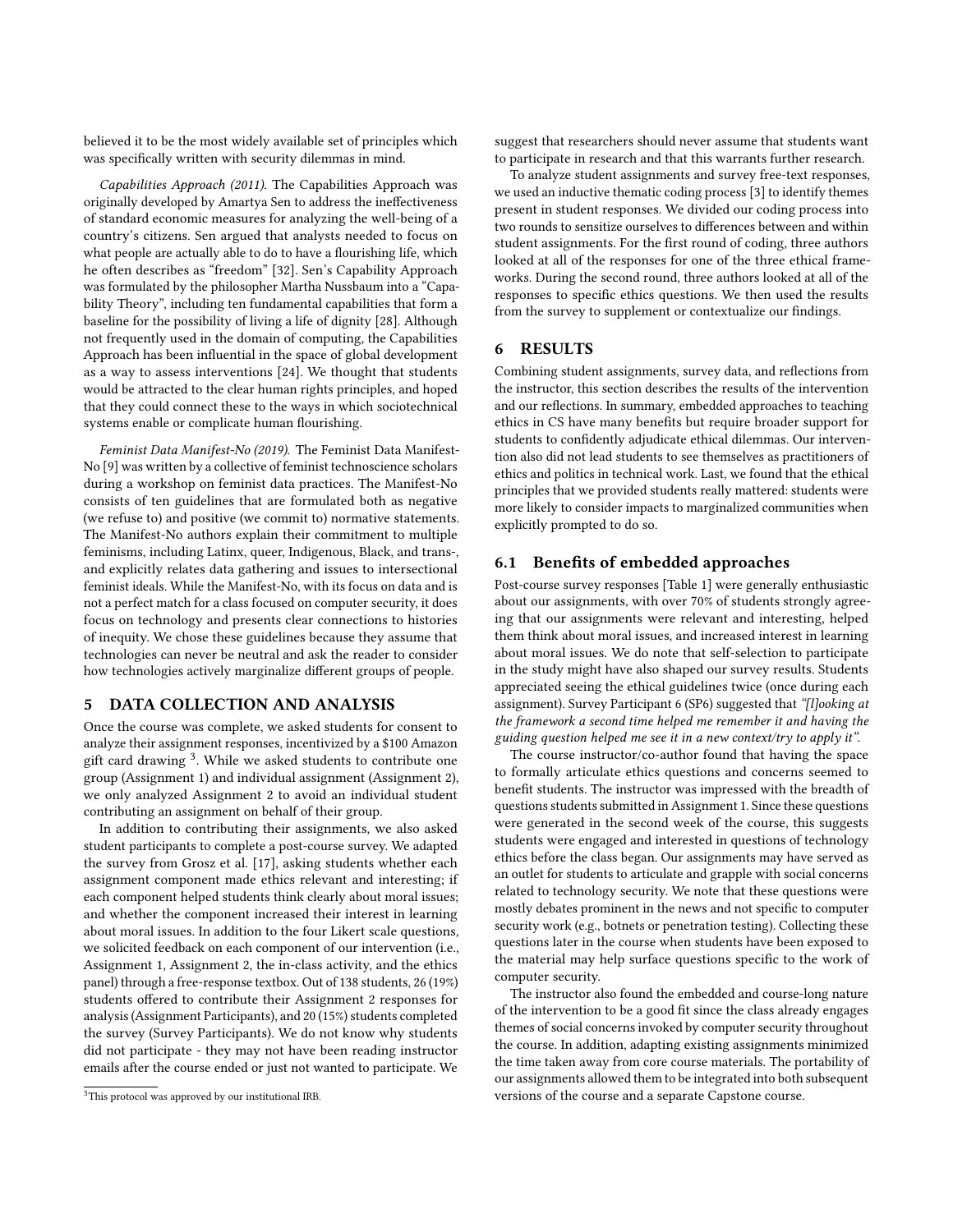<span id="page-4-0"></span>

|                            | Assignment 1    |    |                                                                                             |                                                                                | Assignment 2    |                       |                                                                           |                                                                                |
|----------------------------|-----------------|----|---------------------------------------------------------------------------------------------|--------------------------------------------------------------------------------|-----------------|-----------------------|---------------------------------------------------------------------------|--------------------------------------------------------------------------------|
| Question                   | was interesting | me | helped me think<br>was relevant to   more clearly about<br>the moral issues we<br>discussed | increased my interest<br>in learning about the<br>moral issues we<br>discussed | was interesting | was relevant to<br>me | helped me think<br>more clearly about<br>the moral issues we<br>discussed | increased my<br>interest in learning<br>about the moral<br>issues we discussed |
| Strongly agree             |                 | 6  | я                                                                                           |                                                                                | 11              | 8                     | 11                                                                        | 12                                                                             |
| Agree                      | ٥               | 8  | 10                                                                                          |                                                                                | 6               | 10                    |                                                                           |                                                                                |
| Somewhat agree             |                 |    |                                                                                             |                                                                                |                 |                       |                                                                           |                                                                                |
| Neither agree nor disagree | o               |    |                                                                                             |                                                                                |                 |                       |                                                                           |                                                                                |
| Somewhat disagree          |                 | ٥  |                                                                                             |                                                                                |                 | 0                     |                                                                           |                                                                                |
| <b>Disagree</b>            | o               | 0  |                                                                                             |                                                                                |                 | o                     |                                                                           |                                                                                |
| <b>Strongly disagree</b>   | 0               |    |                                                                                             |                                                                                |                 | o                     |                                                                           |                                                                                |

Figure 1: Post-course survey responses for Assignment 1 and 2 of Ask-an-Ethicist

#### 6.2 Struggles with ethical principles

Despite the enthusiasm shown in our Likert scale questions, students frequently articulated difficulties in using ethical principles in their free-text responses. Many students felt the guidelines were "shoehorned in", leading them to feel like they were "jumping through hoops to forcibly connect the framework" to their question (SP1). The most common feedback item we received was for students to choose their ethical principles rather than have them assigned. This suggests that students found some frameworks to be more amenable to particular ethical questions than others.

Students also frequently requested scaffolding, examples, or explanations for "using" ethical principles. Asking for samples of this exercise, SP9 said "I was a bit nervous at the time [that] what I was submitting was not what the instructors were looking for". Other students reflected on their own lack of experience in adjudicating ethical dilemmas: "[ethics are] absolutely something I feel like as a graduating senior I was not exposed to enough" (SP4). Our reading of student assignments indicated that their self-assessments were accurate – many students had difficulty in consistently applying the principles to assess and consider their ethical questions. Both survey responses and assignments suggest that students need more than ethical principles to confidently adjudicate ethical dilemmas.

# 6.3 Students did not see themselves as ethics practitioners

One of our goals was to help students see ethics as an everyday "practical accomplishment" [\[20\]](#page-6-12) meaning that they themselves were involved in moral work and could be agents of change. We coded student responses for the stakeholders they identified to understand how they saw themselves in relation to the ethics prompts. Generally, the majority of responses identified only stakeholders explicitly named in their ethics question (e.g., government, technology companies, etc). No respondents positioned themselves as having agency or responsibility in their ethics scenario, or explicitly incorporated themselves into groups with responsibility such as "researchers" or "homeowners". This suggests students did not directly envision themselves as practitioners of politics and ethics in technical work, but rather addressed the question from the position of the stakeholders provided. This could be an artifact of how we selected and synthesized the ethics questions from students. In retrospect, we should have re-framed student questions that

more obviously asked them to see themselves as ethical actors. We discuss this in more detail below.

## 6.4 Ethical principles matter

Our analysis showed that the ethical principles assigned had a large influence on student responses. While students generally did not consider stakeholders beyond those presented in the prompt, students using the Feminist Manifest-No were an exception. These students were much more likely to identify and discuss the consequences of an ethical dilemma for marginalized stakeholders (6/10 responses using the Manifest-No) compared to students using the Menlo Report (0/8 responses) or the Capabilities Approach (2/8 responses). This was the clearest theme that emerged from our coding. For example, Assignment Particpant 9 (AP9) considers that, "because of the racial injustice that has happened in past as well as what is happening currently, people of certain color and race may be more vulnerable in investigations, even if innocent".

The Manifest-No responses also described approaches to ethical deliberation not found in responses using Menlo and Capabilities guidelines, suggesting that students understood sociotechnical systems as actively producing social outcomes for different peoples. AP3 suggests self-reflection as a key component of ethical decision making; that homeowners should "review their own biases" before deciding to install a public-facing doorbell camera. Manifest-No responses also discussed including a broader variety of stakeholders in decision-making processes, such as when AP8 suggests that deepfake researchers "take into account the consequences of their research at every step and consult with marginalized communities". Taken together, these results suggest the Manifest-No may support students in foregrounding and grappling with histories of discrimination and the situated concerns different people experience with technologies. If one of the goals of ethics teaching is to promote discussions about discrimination and structural inequity as a result of sociotechnical systems, interventions should explicitly require this consideration.

# 7 LIMITATIONS, DISCUSSION, AND FUTURE WORK

Our intervention was not designed as a controlled experiment and our sample size was small (26 assignments, 20 survey responses out of 158 students). However, consistent results across assignments,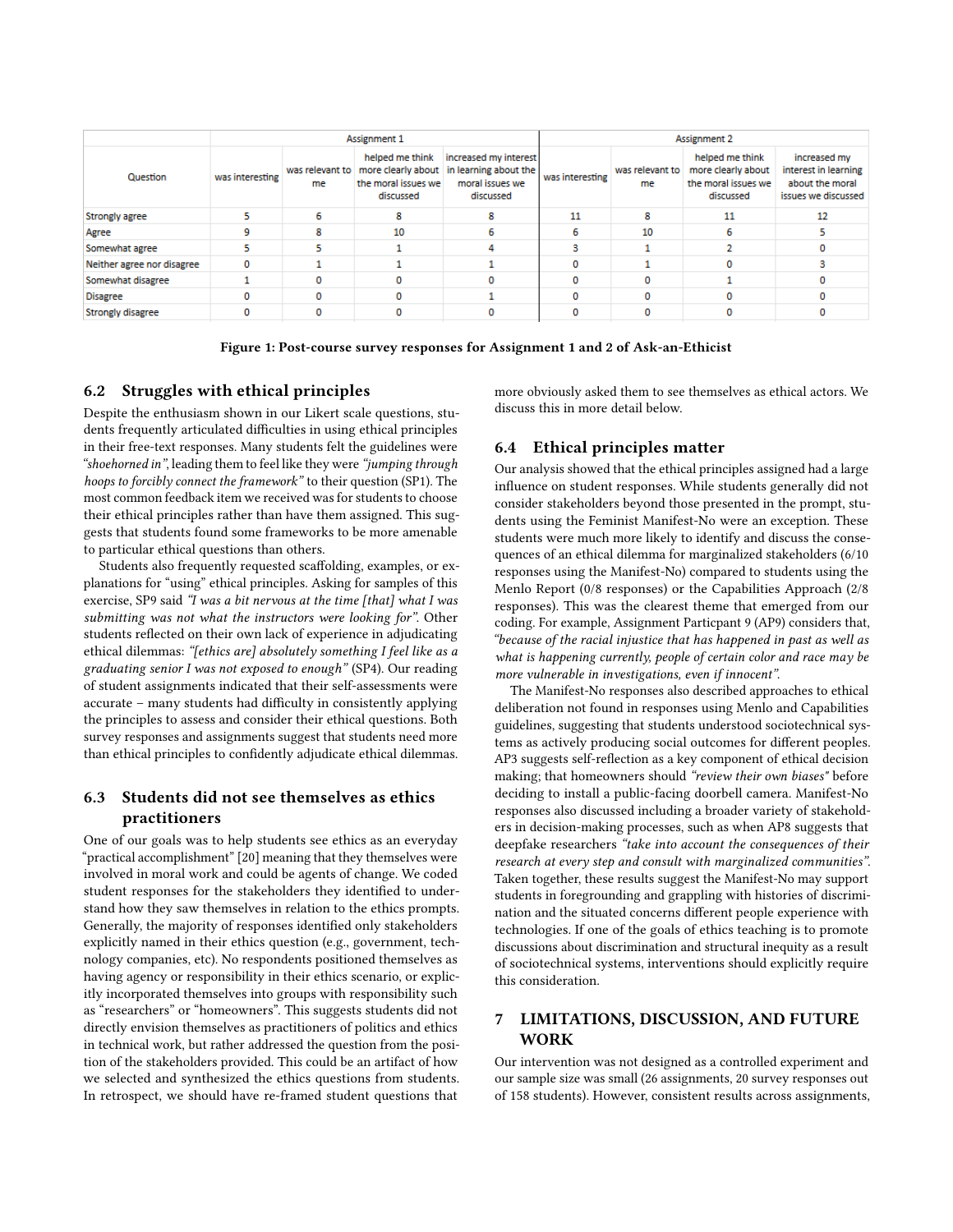survey responses, and instructor reflections gives us confidence in our interpretations.

Our intervention successfully made ethics in computer security interesting and relevant, and was easily adapted to existing course material and other courses. However, our activity was only marginally successful at helping students identify where ethics and politics intersect with their technical field and unsuccessful at encouraging students to see themselves as practitioners of politics and ethics in technical work.

Though students successfully constructed questions that identified ethics and politics in computer security, the questions generated by the class were largely focused on national-level debates prominent in the news (e.g., the Trump administration's TikTok ban, doorbell cameras), rather than topics over which students might have direct impact in their current work or near-future careers (e.g. developing botnets, penetration testing, bug bounties). The content of the questions in turn framed both the stakeholder groups considered. The actors in student responses were often broad - governments, corporations, researchers, and the general public - but never did a student respond with what they might do in a given situation. In retrospect, the questions that we chose from student respondents did not ask students to reflect on what they might do, or how they might have power in an ethical dilemma. Future adaptations to this assignment will explicitly position students as empowered ethical agents.

Our findings suggest that students were more likely to discuss disparate impacts of technology on marginalized communities when directly prompted to do so by the ethical guidelines (i.e., the Manifest-No). Consequently, when ethics curricula specifically aspire to have students discuss the impacts of technology on marginalized groups, instructors should embed this prompt directly. In our approach, this could happen either by selecting specific points of the Manifest-No that foreground differential vulnerabilities and histories of discrimination. An alternative approach is suggested by our finding that the actors named in an ethical question were powerful determinants of the stakeholders students considered in their responses. Offering ethical questions that highlight complicated social relationships - for instance, asking whether non-custodial parents rather than simply "parents" should be able monitor their children's technology use - might also increase students' engagement with vulnerability and non-normative relationships.

Finally, we struggled to create assignments that could supplement rather than replace existing technical content while providing enough scaffolding for students to be comfortable and confident in their ethical analyses. As we saw in the surveys, students often struggled to understand and use the ethical guidelines. While it may be possible to provide more scaffolding [\[5,](#page-6-3) [17\]](#page-6-4), this would either take time away from core course materials or require external resources (e.g., a PhD student versed in ethics and teaching [\[17\]](#page-6-4)). An alternative would be for CS students to take a foundational class in social sciences and humanities to train students in strategies for interpretation and hermeneutics, then incorporate embedded ethics interventions in multiple classes to reinforce and practice foundational skills [\[30\]](#page-6-6). This would have the added benefit of not overburdening individual courses [\[11\]](#page-6-2).

Another way to provide additional clarity would be through a guided peer review assignment, giving students an opportunity to refine their responses to an ethics question. While not a perfect solution, incorporating guided peer review has the potential to give students experience and confidence in articulating and critiquing ethics work, challenge student assumptions, and other pedagogical benefits [\[10\]](#page-6-33).

#### 8 CONCLUSION

The assignments that we designed and the responses that we received provoked reflection about our curriculum and how we teach ethics in computer science broadly. We gave students different ethics guidelines to provoke them to analyze technical situations from points of view other than their own - a task which was moderately successful, and more successful for guidelines which explicitly delineate attention to power and historical injustice.

In particular, we found that student responses were unlikely to articulate concerns for marginalized populations unless prompted to do so from the ethical guidelines. Helping students unpack and expand their imaginations of technology stakeholders is a critical component for humanistic values of emancipation and inclusive participation [\[2,](#page-6-34) [30\]](#page-6-6). Our findings suggest that if instructors want students to engage with concerns of bias, disparate impacts, and differential experiences with technology, instructors must make these concerns explicit.

Last, students struggled to confidently apply ethical guidelines. Taking a particular ethical approach and effectively using it to analyze a situation is a skill learned over time. The contextual application of ethical rules or guidance is a part of phronêsis: ethical wisdom, which must be developed through practice [\[35\]](#page-6-35). However, the practice of applying ethical frameworks is difficult to achieve outside of a stand-alone ethics course. Currently, there is considerable momentum towards incorporating ethics into computing education classes and curricula. Our study suggests that ethics interventions like ours can help CS students see ethical questions as interesting and relevant without taking time away from core course materials, and that explicit guidelines can guide reflection on diverse stakeholders and disparate impacts. However, it also suggests that lightweight interventions such as ours may struggle without more complex and in-depth training for students. These findings complicate calls for in situ approaches without sufficient foundational scaffolding in ethical frameworks and decision-making, and point to the importance of providing resources to help students develop broader ethical experience.

## ACKNOWLEDGMENTS

We thank our ethics panelists, Quinn DuPont, Patricia Garcia, and Michael Zimmer for their help making this project a success. Additional thanks to all the students who participated in our intervention; Erika Wolfe and Eric Zeng for supporting classroom activities and discussions; Tadayoshi Kohno for providing feedback on the project and for his work developing earlier versions of the course and assignments; and Alannah Oleson for reviewing drafts of this paper. This work was funding by the National Science Foundation, Grant #1634202.

#### REFERENCES

<span id="page-5-0"></span>Michael Bailey, David Dittrich, Erin Kenneally, and Doug Maughan. 2012. The Menlo Report. IEEE Security Privacy 10, 2 (March 2012), 71–75. [https://doi.org/](https://doi.org/10.1109/MSP.2012.52)